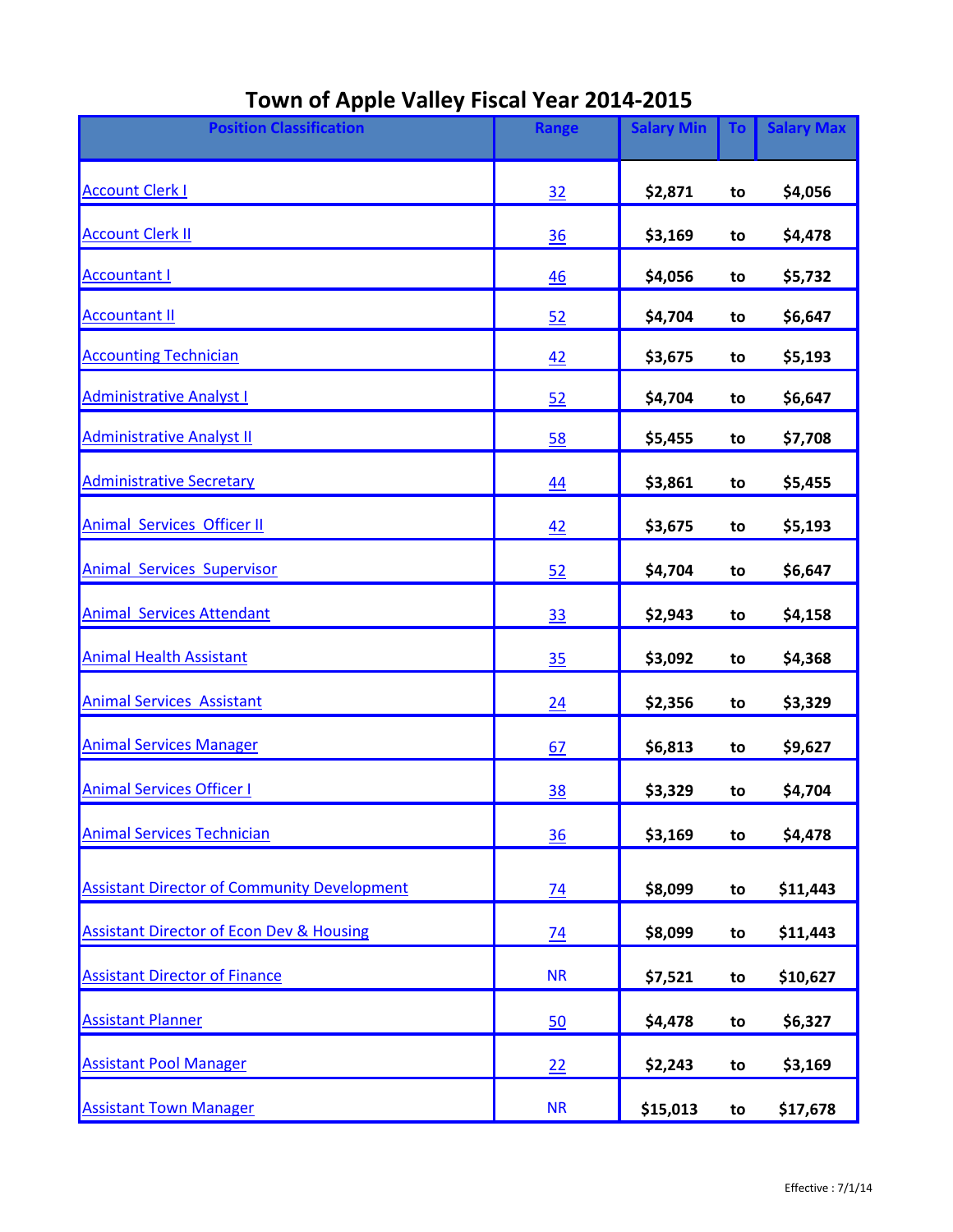| <b>Position Classification</b>                      | <b>Range</b> | <b>Salary Min</b> | To | <b>Salary Max</b> |
|-----------------------------------------------------|--------------|-------------------|----|-------------------|
| <b>Associate Planner</b>                            | 56           | \$5,193           | to | \$7,337           |
| <b>Code Enforcement District Supervisor</b>         | 58           | \$5,455           | to | \$7,708           |
| <b>Code Enforcement Manager</b>                     | <b>NR</b>    | \$6,813           | to | \$9,626           |
| <b>Code Enforcement Officer I</b>                   | 42           | \$3,675           | to | \$5,193           |
| Code Enforcement Officer II                         | <u>48</u>    | \$4,262           | to | \$6,022           |
| <b>Code Enforcement Technician</b>                  | 38           | \$3,329           | to | \$4,704           |
| <b>Community Development Director</b>               | <b>NR</b>    | \$9,328           | to | \$12,319          |
| <b>Community Enhancement Officer</b>                | 40           | \$3,498           | to | \$4,942           |
| Custodian                                           | 27           | \$2,537           | to | \$3,585           |
| <b>Customer Service Representative</b>              | 34           | \$3,016           | to | \$4,262           |
| <b>Deputy Town Clerk</b>                            | 49           | \$4,368           | to | \$6,172           |
| Director of Human Resources and Risk Management     | <b>NR</b>    | \$9,701           | to | \$12,811          |
| <b>Director of Public Works</b>                     | <b>NR</b>    | \$9,996           | to | \$12,722          |
| <b>Economic Development Assistant</b>               | 50           | \$4,478           | to | \$6,327           |
| <b>Economic Development Manager</b>                 | <b>NR</b>    | \$7,334           | to | \$10,361          |
| <b>Economic Development Specialist I</b>            | 56           | \$5,193           | to | \$7,337           |
| <b>Economic Development Specialist II</b>           | 62           | \$6,022           | to | \$8,509           |
| <b>Environmental &amp; Transit Services Manager</b> | <b>NR</b>    | \$7,334           | to | \$10,361          |
| <b>Equipment Operator</b>                           | 43           | \$3,767           | to | \$5,322           |
| <b>Event Assistant</b>                              | 22           | \$2,243           | to | \$3,169           |
| <b>Event Coordinator</b>                            | 47           | \$4,158           | to | \$5,875           |
| <b>Executive Assistant</b>                          | 52           | \$4,704           | to | \$6,647           |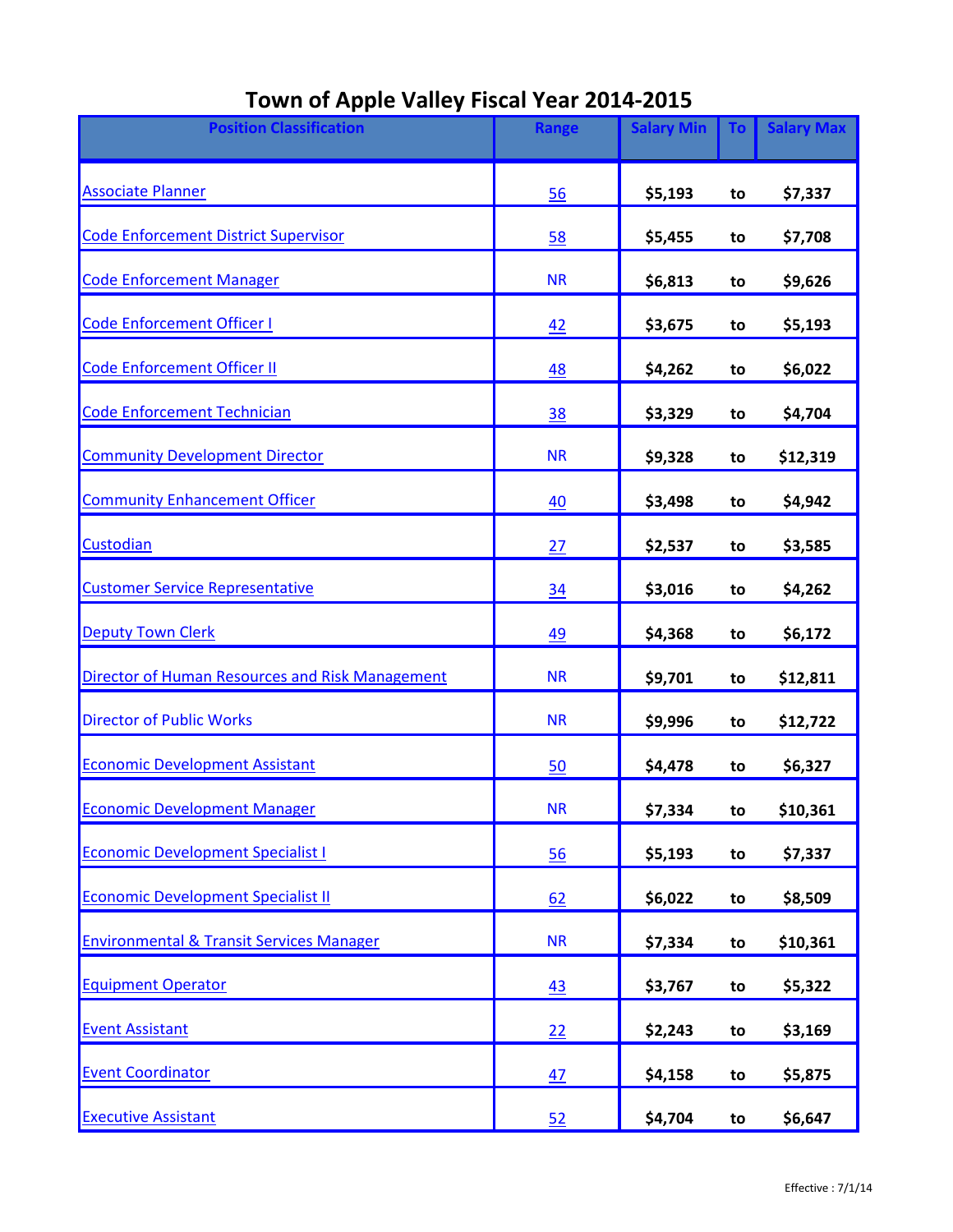| <b>Position Classification</b>                   | Range     | <b>Salary Min</b> | <b>To</b> | <b>Salary Max</b> |
|--------------------------------------------------|-----------|-------------------|-----------|-------------------|
| <b>Executive Secretary</b>                       | 50        | \$4,478           | to        | \$6,327           |
| <b>Finance Manager</b>                           | <b>NR</b> | \$7,521           | to        | \$10,627          |
| <b>Grounds Services Aide</b>                     | 16        | \$1,934           | to        | \$2,733           |
| <b>Grounds Services Supervisor</b>               | 48        | \$4,262           | to        | \$6,022           |
| <b>Grounds Services Worker I</b>                 | 25        | \$2,415           | to        | \$3,412           |
| <b>Grounds Services Worker II</b>                | 29        | \$2,666           | to        | \$3,767           |
| <b>Grounds Services Worker III</b>               | <u>33</u> | \$2,943           | to        | \$4,158           |
| <b>Household Hazardous Waste Center Operator</b> | 15        | \$1,887           | to        | \$2,666           |
| <b>Housing &amp; Community Dev Specialist I</b>  | 54        | \$4,942           | to        | \$6,983           |
| <b>Housing &amp; Community Dev Specialist II</b> | 60        | \$5,732           | to        | \$8,099           |
| <b>Housing Programs Supervisor</b>               | 62        | \$6,022           | to        | \$8,509           |
| <b>Human Resources Analyst</b>                   | 58        | \$5,455           | to        | \$7,708           |
| <b>Human Resources Assistant</b>                 | 46        | \$4,056           | to        | \$5,732           |
| <b>Human Resources Coordinator</b>               | 52        | \$4,704           | to        | \$6,647           |
| <b>Human Resources Manager</b>                   | <b>NR</b> | \$6,813           | to        | \$9,626           |
| <b>Information Systems Specialist</b>            | 52        | \$4,704           | to        | \$6,647           |
| <b>Information Systems Supervisor</b>            | 60        | \$5,732           | to        | \$8,099           |
| Information Systems Technician                   | 42        | \$3,675           | to        | \$5,193           |
| Intern                                           | 20        | \$2,135           | to        | \$3,016           |
| Lifeguard                                        | 16        | \$1,934           | to        | \$2,733           |
| <b>Maintenance Aide</b>                          | 21        | \$2,188           | to        | \$3,092           |
| Maintenance Worker I                             | <u>33</u> | \$2,943           | to        | \$4,158           |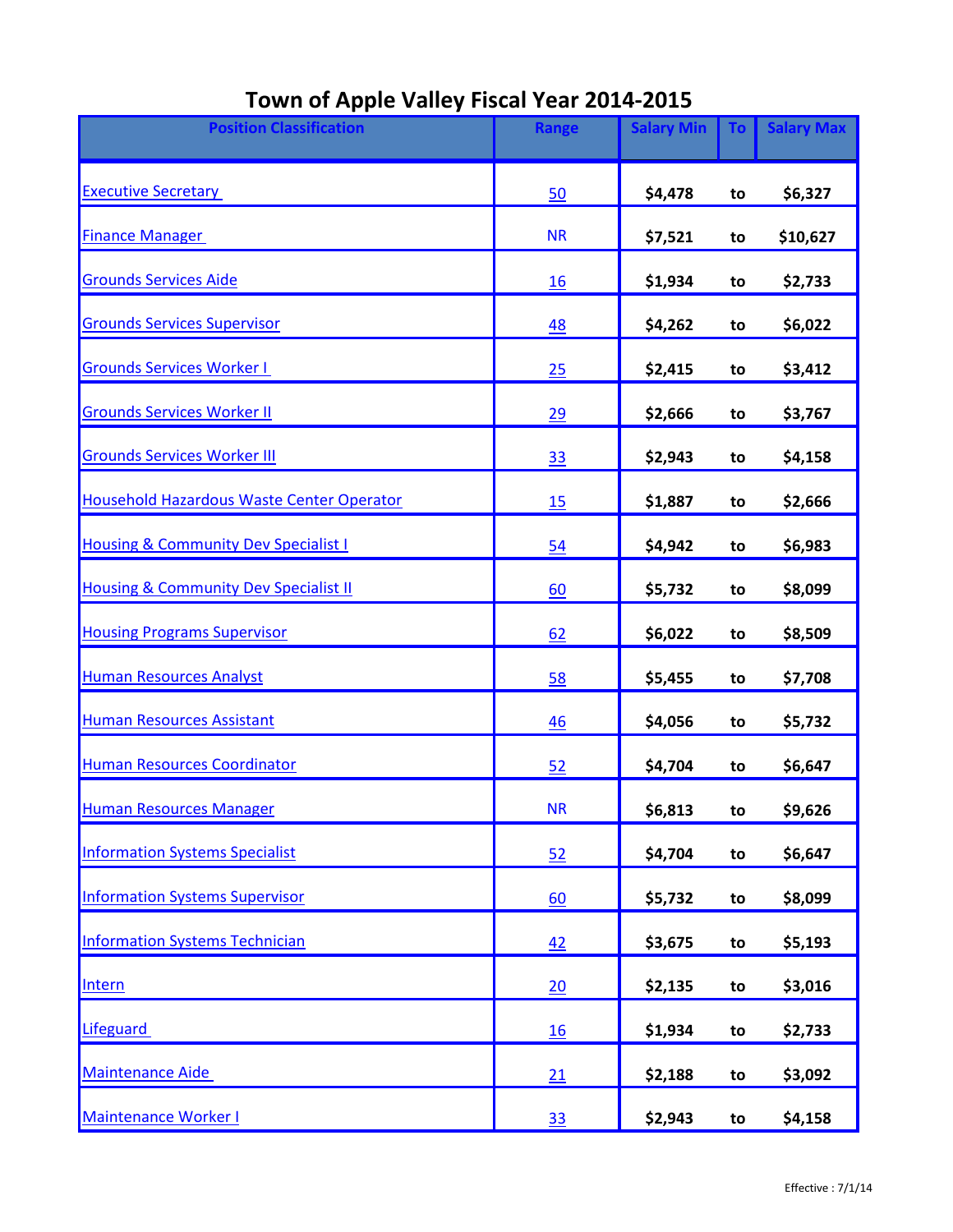| <b>Position Classification</b>                   | <b>Range</b> | <b>Salary Min</b> | <b>To</b> | <b>Salary Max</b> |
|--------------------------------------------------|--------------|-------------------|-----------|-------------------|
| Maintenance Worker II                            | 37           | \$3,248           | to        | \$4,589           |
| <b>Manager of Legislative Affairs and Grants</b> | <b>NR</b>    | \$7,334           | to        | \$10,361          |
| <b>Marketing and Public Affairs Officer</b>      | <b>NR</b>    | \$8,099           | to        | \$11,443          |
| <b>Office Assistant</b>                          | 26           | \$2,476           | to        | \$3,498           |
| <b>Park and Recreation Manager</b>               | <b>NR</b>    | \$7,337           | to        | \$10,367          |
| <b>Pool Manager</b>                              | 26           | \$2,476           | to        | \$3,498           |
| <b>Principal Planner</b>                         | 68           | \$6,983           | to        | \$9,867           |
| Program Assistant (P/T)                          | 10           | \$1,668           | to        | \$2,356           |
| <b>Public Relations Specialist</b>               | <u>49</u>    | \$4,368           | to        | \$6,172           |
| <b>Public Services Assistant</b>                 | 50           | \$4,478           | to        | \$6,327           |
| <b>Public Services Technician</b>                | <u>39</u>    | \$3,413           | to        | \$4,822           |
| <b>Public Works Inspector</b>                    | 48           | \$4,262           | to        | \$6,022           |
| <b>Public Works Manager</b>                      | <b>NR</b>    | \$6,813           | to        | \$9,626           |
| <b>Public Works Supervisor</b>                   | 56           | \$5,193           | to        | \$7,337           |
| <b>Records Technician</b>                        | 37           | \$3,248           | το        | \$4,589           |
| <b>Recreation Assistant</b>                      | 22           | \$2,243           | to        | \$3,169           |
| <b>Recreation Coordinator</b>                    | 40           | \$3,498           | to        | \$4,942           |
| <b>Recreation Leader I</b>                       | 10           | \$1,668           | to        | \$2,356           |
| <b>Recreation Leader II</b>                      | 16           | \$1,934           | to        | \$2,733           |
| <b>Recreation Supervisor</b>                     | <u>48</u>    | \$4,262           | to        | \$6,022           |
| <b>Registered Veterinary Technician</b>          | 42           | \$3,675           | to        | \$5,193           |
| Secretary                                        | <u>38</u>    | \$3,329           | to        | \$4,704           |